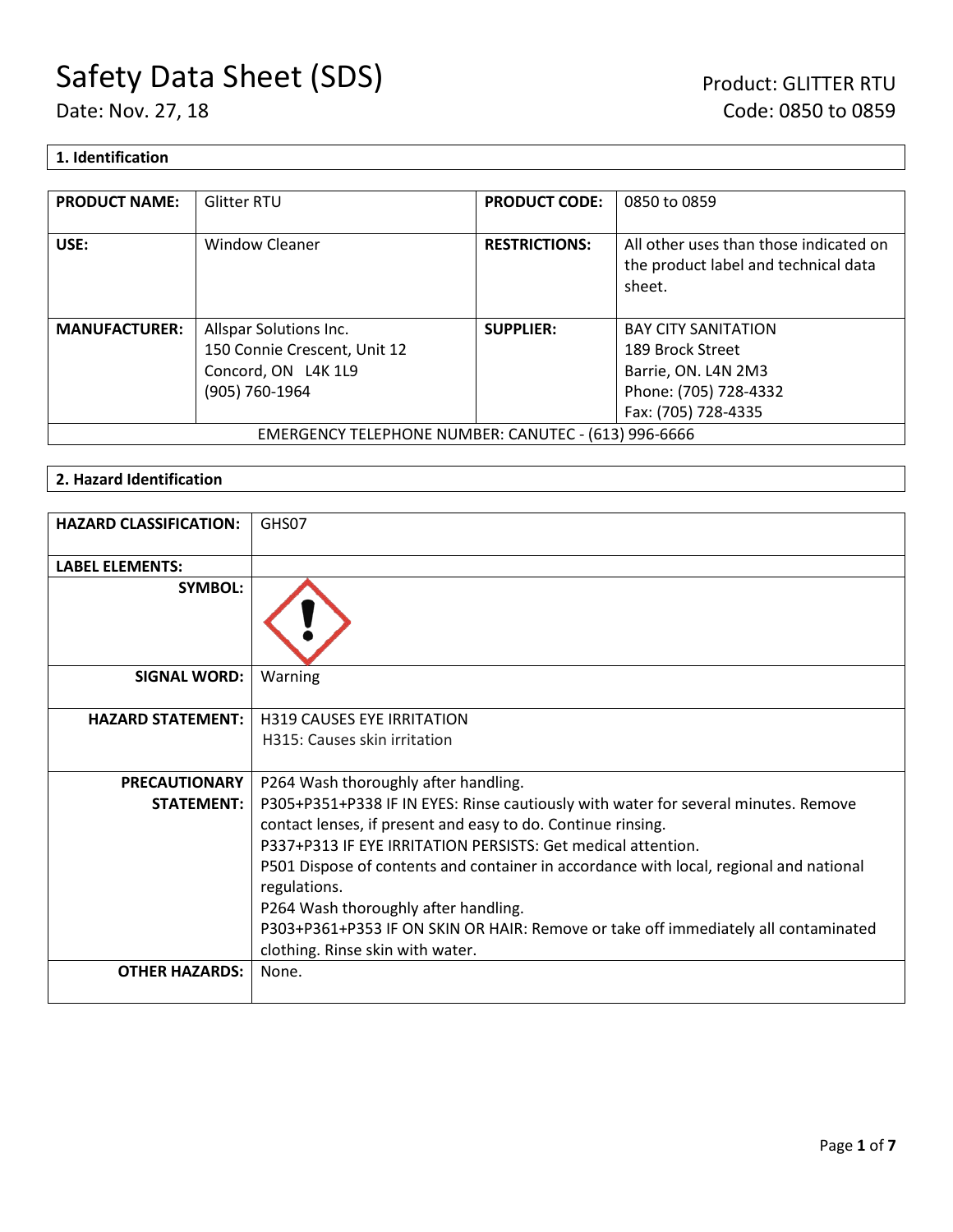#### **3. COMPOSITION / INFORMATION ON INGREDIENTS**

| <b>CHEMICAL NAME</b>                                                                                                        | <b>COMMON NAME</b> | <b>CAS REGISTRY</b> | <b>CONCENTRATION</b> |
|-----------------------------------------------------------------------------------------------------------------------------|--------------------|---------------------|----------------------|
| Isopropyl alcohol                                                                                                           | IPA                | 67-63-0             | $1 - 5%$             |
|                                                                                                                             |                    |                     |                      |
|                                                                                                                             |                    |                     |                      |
| ■ Concert District Concert Concert Concert Des ■ Des Concerts Continued November 2010 Concerts The Hotel Production Concert |                    |                     |                      |

For production reasons a range is given. There are no additional ingredients present which, within the current knowledge of the supplier and in the concentrations applicable, are classified as hazardous to health or the environment and hence require reporting in this section NOTE: Confidential business information rules can apply.

#### **4. FIRST-AID MEASURES**

| <b>FIRST-AID MEASURES BY ROUTE OF EXPOSURE:</b>                                            |                                                                                                                                                                                                                                                                                                                                                                                                                                                                                                                                                                                                                                                                                                                                                                                                                             |  |
|--------------------------------------------------------------------------------------------|-----------------------------------------------------------------------------------------------------------------------------------------------------------------------------------------------------------------------------------------------------------------------------------------------------------------------------------------------------------------------------------------------------------------------------------------------------------------------------------------------------------------------------------------------------------------------------------------------------------------------------------------------------------------------------------------------------------------------------------------------------------------------------------------------------------------------------|--|
| <b>INHALATION:</b>                                                                         | Remove victim to fresh air and keep at rest in a position comfortable for breathing. If<br>it is suspected that fumes are still present, the rescuer should wear an appropriate<br>mask or self-contained breathing apparatus. If not breathing, if breathing is irregular<br>or if respiratory arrest occurs, provide artificial respiration or oxygen by trained<br>personnel. It may be dangerous to the person providing aid to give mouth-to-mouth<br>resuscitation. Get medical attention. If necessary, call a poison center or physician. If<br>unconscious, place in recovery position and get medical attention immediately.<br>Maintain an open airway. Loosen tight clothing such as a collar, tie, belt or<br>waistband.                                                                                       |  |
| <b>SKIN CONTACT:</b>                                                                       | Flush contaminated skin with plenty of water. Remove contaminated clothing and<br>shoes. Get medical attention if symptoms occur. Wash clothing before reuse. Clean<br>shoes thoroughly before reuse.                                                                                                                                                                                                                                                                                                                                                                                                                                                                                                                                                                                                                       |  |
| <b>EYE CONTACT:</b>                                                                        | Immediately flush eyes with plenty of water, occasionally lifting the upper and lower<br>eyelids. Check for and remove any contact lenses. Continue to rinse for at least 10<br>minutes. Get medical attention.                                                                                                                                                                                                                                                                                                                                                                                                                                                                                                                                                                                                             |  |
| <b>INGESTION:</b>                                                                          | Wash out mouth with water. Remove dentures if any. Remove victim to fresh air and<br>keep at rest in a position comfortable for breathing. If material has been swallowed<br>and the exposed person is conscious, give small quantities of water to drink. Stop if<br>the exposed person feels sick as vomiting may be dangerous. Do not induce vomiting<br>unless directed to do so by medical personnel. If vomiting occurs, the head should be<br>kept low so that vomit does not enter the lungs. Get medical attention. If necessary,<br>call a poison center or physician. Never give anything by mouth to an unconscious<br>person. If unconscious, place in recovery position and get medical attention<br>immediately. Maintain an open airway. Loosen tight clothing such as a collar, tie, belt<br>or waistband. |  |
| <b>MOST IMPORTANT SYMPTOMS</b>                                                             | None known.                                                                                                                                                                                                                                                                                                                                                                                                                                                                                                                                                                                                                                                                                                                                                                                                                 |  |
| <b>AND EFFECTS (ACUTE OR</b><br>DELAYED):                                                  |                                                                                                                                                                                                                                                                                                                                                                                                                                                                                                                                                                                                                                                                                                                                                                                                                             |  |
| <b>IMMEDIATE MEDICAL</b><br><b>ATTENTION AND SPECIAL</b><br><b>TREATMENT IF NECESSARY:</b> | Treat symptomatically. Contact poison treatment specialist immediately if large<br>quantities have been ingested.                                                                                                                                                                                                                                                                                                                                                                                                                                                                                                                                                                                                                                                                                                           |  |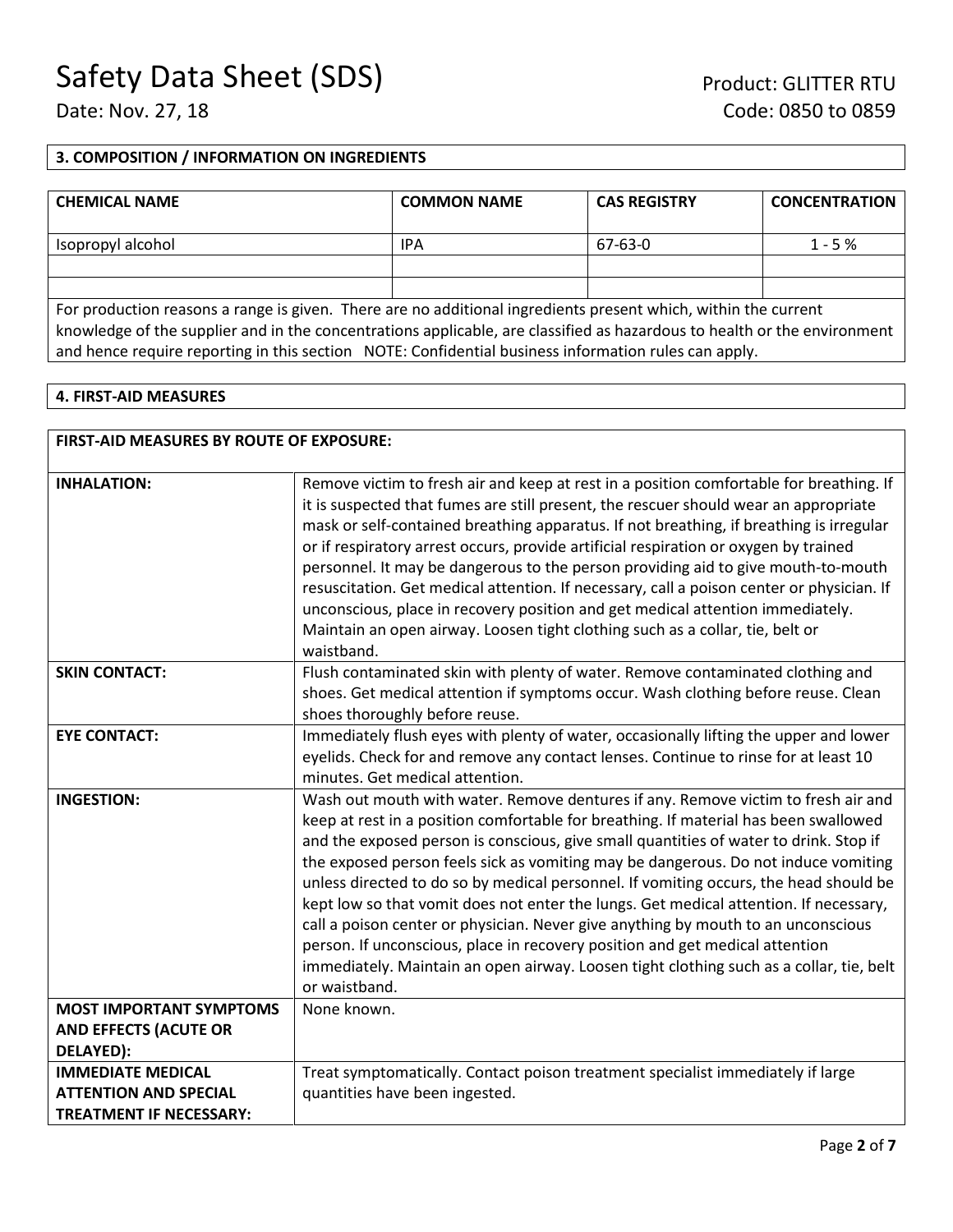### **5. FIRE-FIGHTING MEASURES**

| <b>SUITABLE EXTINGUISHING MEDIA:</b>     | Use dry chemical, $CO2$ , water spray (fog) or foam.                             |  |
|------------------------------------------|----------------------------------------------------------------------------------|--|
| <b>UNSUITABLE EXTINGUISHING MEDIA:</b>   | Do not use water jet.                                                            |  |
| <b>SPECIFIC HAZARDS ARISING FROM THE</b> | In case of accidental fire and extreme heat conditions, the following            |  |
| <b>HAZARDOUS PRODUCT:</b>                | gaseous products can be released after water evaporation: hydrocarbons,          |  |
|                                          | carbon monoxides and dioxides (COx) and nitrogen dioxide (NOx).                  |  |
| SPECIAL PROTECTIVE EQUIPMENT AND         | Fire-fighters should wear appropriate protective equipment and self-             |  |
| <b>PRECAUTIONS FOR FIREFIGHTERS:</b>     | contained breathing apparatus (SCBA) with a full face-piece operated in          |  |
|                                          | positive pressure mode. Promptly isolate the scene by removing all               |  |
|                                          | persons from the vicinity of the incident if there is a fire. No action shall be |  |
|                                          | taken involving any personal risk or without suitable training.                  |  |
| <b>ADDITIONAL INFORMATION:</b>           | <b>NAV</b>                                                                       |  |

#### **6. ACCIDENTAL RELEASE MEASURES**

| PERSONAL PRECAUTIONS, PROTECTIVE<br><b>EQUIPMENT AND EMERGENCY PROCEDURES:</b> | No action shall be taken involving any personal risk or without<br>suitable training. Evacuate surrounding areas. Keep unnecessary and<br>unprotected personnel from entering. Do not touch or walk through<br>spilled material. Shut off all ignition sources. No flares, smoking or<br>flames in hazard area. Avoid breathing vapor or mist. Provide<br>adequate ventilation. Wear appropriate respirator when ventilation<br>is inadequate. Put on appropriate personal protective equipment.                                                                                                                                                                                                                                                                                                                                                                                                                                                                                                                                                                                                                                                                            |
|--------------------------------------------------------------------------------|-----------------------------------------------------------------------------------------------------------------------------------------------------------------------------------------------------------------------------------------------------------------------------------------------------------------------------------------------------------------------------------------------------------------------------------------------------------------------------------------------------------------------------------------------------------------------------------------------------------------------------------------------------------------------------------------------------------------------------------------------------------------------------------------------------------------------------------------------------------------------------------------------------------------------------------------------------------------------------------------------------------------------------------------------------------------------------------------------------------------------------------------------------------------------------|
| <b>METHODS AND MATERIALS FOR</b><br><b>CONTAINMENT AND CLEANING UP:</b>        | SMALL SPILL: Stop leak if without risk. Move containers from spill<br>area. Use spark-proof tools and explosion-proof equipment. Dilute<br>with water and mop up if water-soluble. Alternatively, or if water-<br>insoluble, absorb with an inert dry material and place in an<br>appropriate waste disposal container. Dispose of via a licensed waste<br>disposal contractor.<br>LARGE SPILL: Stop leak if without risk. Move containers from spill<br>area. Use spark-proof tools and explosion-proof equipment.<br>Approach release from upwind. Prevent entry into sewers, water<br>courses, basements or confined areas. Wash spillages into an<br>effluent treatment plant or proceed as follows. Contain and collect<br>spillage with non-combustible, absorbent material e.g. sand, earth,<br>vermiculite or diatomaceous earth and place in container for<br>disposal according to local regulations (see Section 13). Dispose of<br>via a licensed waste disposal contractor. Contaminated absorbent<br>material may pose the same hazard as the spilled product. Note: see<br>Section 1 for emergency contact information and Section 13 for<br>waste disposal. |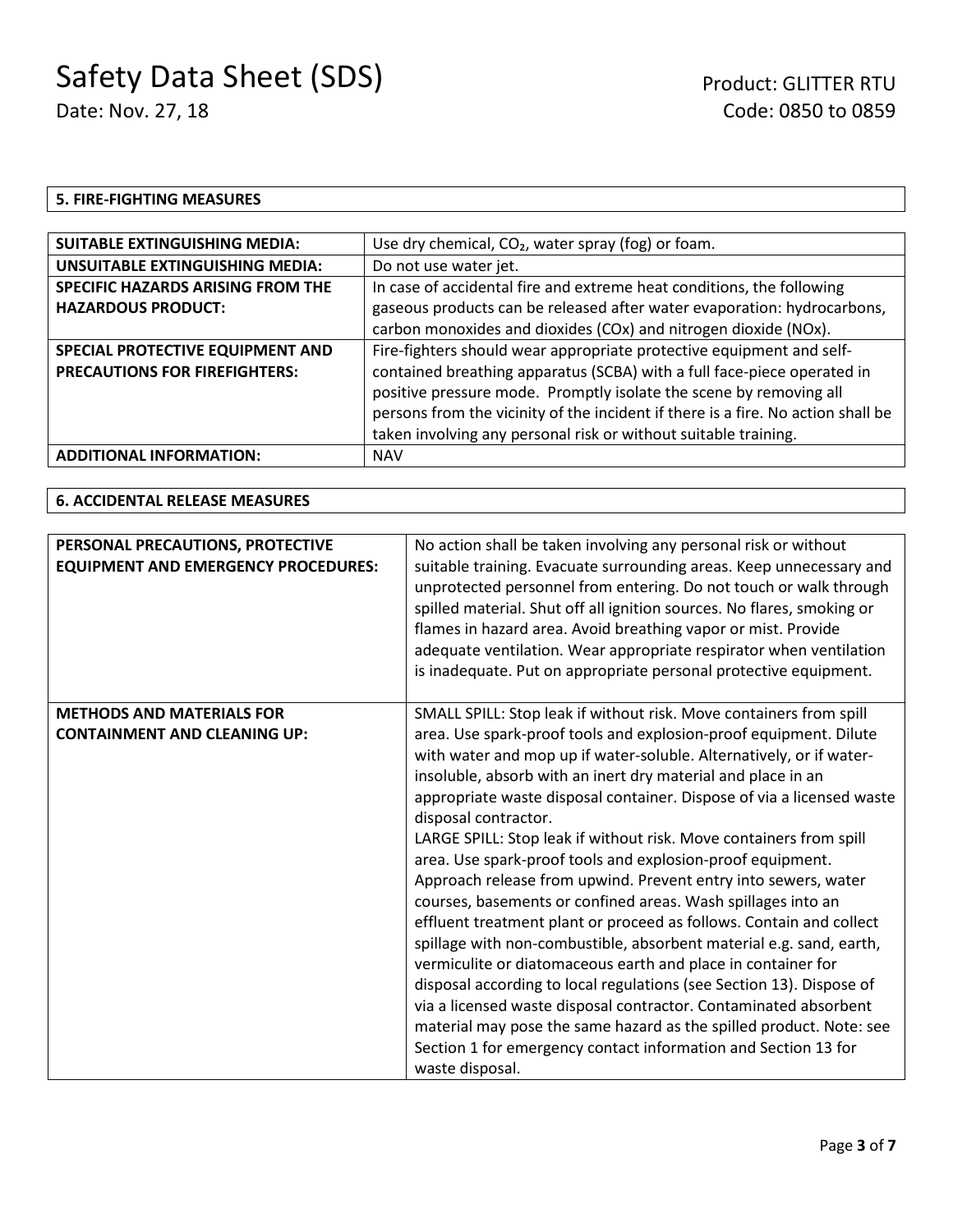#### **7. HANDLING AND STORAGE**

| <b>PRECAUTIONS FOR SAFE HANDLING:</b> | Put on appropriate personal protective equipment (see Section 8). Do not     |  |
|---------------------------------------|------------------------------------------------------------------------------|--|
|                                       | ingest. Avoid contact with eyes, skin and clothing. Avoid breathing vapor or |  |
|                                       | mist. Use only with adequate ventilation. Wear appropriate respirator        |  |
|                                       | when ventilation is inadequate. Do not enter storage areas and confined      |  |
|                                       | spaces unless adequately ventilated. Keep in the original container or an    |  |
|                                       | approved alternative made from a compatible material, kept tightly closed    |  |
|                                       | when not in use. Store and use away from heat, sparks, open flame or any     |  |
|                                       | other ignition source. Use explosion-proof electrical (ventilating, lighting |  |
|                                       | and material handling) equipment. Use only non-sparking tools. Take          |  |
|                                       | precautionary measures against electrostatic discharges. Empty containers    |  |
|                                       | retain product residue and can be hazardous. Do not reuse container.         |  |
| <b>CONDITIONS FOR SAFE STORAGE</b>    | Store in accordance with local regulations. Store in a segregated and        |  |
| INCLUDING INCOMPATIBLE MATERIAL:      | approved area. Store in original container protected from direct sunlight in |  |
|                                       | a dry, cool and well-ventilated area, away from incompatible materials (see  |  |
|                                       | Section 10) and food and drink. Store locked up. Eliminate all ignition      |  |
|                                       | sources. Separate from oxidizing materials. Keep container tightly closed    |  |
|                                       | and sealed until ready for use. Containers that have been opened must be     |  |
|                                       | carefully resealed and kept upright to prevent leakage. Do not store in      |  |
|                                       | unlabeled containers. Use appropriate containment to avoid                   |  |
|                                       | environmental contamination.                                                 |  |
|                                       |                                                                              |  |

## **8. EXPOSURE CONTROLS / PERSONAL PROTECTION**

**CONTROL PARAMETERS, INCLUDING OCCUPATIONAL EXPOSURE GUIDELINES OR BIOLOGICAL EXPOSURE LIMITS AND THE SOURCE OF THOSE VALUES:**

| <b>APPROPRIATE ENGINEERING</b>        | Use only with adequate ventilation. Use process enclosures, local exhaust    |  |
|---------------------------------------|------------------------------------------------------------------------------|--|
| <b>CONTROLS:</b>                      | ventilation or other engineering controls to keep worker exposure to         |  |
|                                       | airborne contaminants below any recommended or statutory limits. The         |  |
|                                       | engineering controls also need to keep gas, vapor or dust concentrations     |  |
|                                       | below any lower explosive limits. Use explosion-proof ventilation equipment. |  |
| <b>INDIVIDUAL PROTECTION MEASURES</b> | Wash hands, forearms and face thoroughly after handling chemical products,   |  |
| (E.G. PERSONAL PROTECTIVE             | before eating, smoking and using the lavatory and at the end of the working  |  |
| <b>EQUIPMENT):</b>                    | period. Appropriate techniques should be used to remove potentially          |  |
|                                       | contaminated clothing. Wash contaminated clothing before reusing. Ensure     |  |
|                                       | that eyewash stations and safety showers are close to the workstation        |  |
|                                       | location.                                                                    |  |
|                                       | Breathing equipment: Based on the hazard and potential for exposure,         |  |
|                                       | select a respirator that meets the appropriate standard or certification.    |  |
|                                       | Respirators must be used according to a respiratory protection program to    |  |
|                                       | ensure proper fitting, training, and other important aspects of use.         |  |
|                                       | Protection of hands: Chemical-resistant, impervious gloves complying with    |  |
|                                       | an approved standard should be worn at all times when handling chemical      |  |
|                                       | products if a risk assessment indicates this is necessary. Considering the   |  |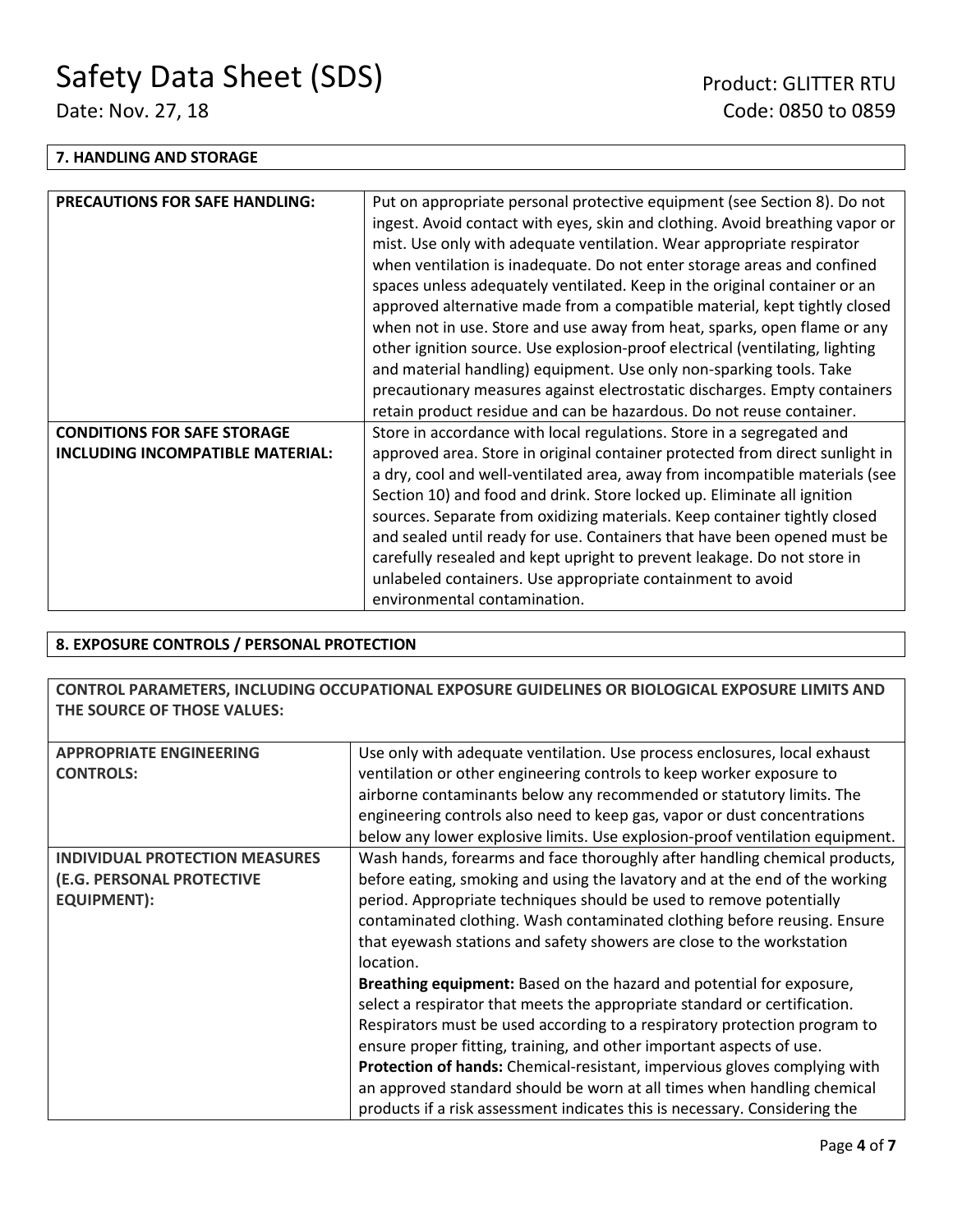# Date: Nov. 27, 18 **Date:** Nov. 27, 18

| parameters specified by the glove manufacturer, check during use that the<br>gloves are still retaining their protective properties. It should be noted that<br>the time to breakthrough for any glove material may be different for<br>different glove manufacturers. In the case of mixtures, consisting of several<br>substances, the protection time of the gloves cannot be accurately<br>estimated.                                             |
|-------------------------------------------------------------------------------------------------------------------------------------------------------------------------------------------------------------------------------------------------------------------------------------------------------------------------------------------------------------------------------------------------------------------------------------------------------|
| Eye protection: Safety eyewear complying with an approved standard should<br>be used when a risk assessment indicates this is necessary to avoid exposure<br>to liquid splashes, mists, gases or dusts. If contact is possible, the following<br>protection should be worn, unless the assessment indicates a higher degree<br>of protection: chemical splash goggles.                                                                                |
| <b>Body protection:</b> Personal protective equipment for the body should be<br>selected based on the task being performed and the risks involved and<br>should be approved by a specialist before handling this product. When there<br>is a risk of ignition from static electricity, wear antistatic protective clothing.<br>For the greatest protection from static discharges, clothing should include<br>anti-static overalls, boots and gloves. |

# **9. PHYSICAL AND CHEMICAL PROPERTIES**

| <b>APPEARANCE</b>            | <b>Blue Liquid</b>     | <b>PH</b>                    | 8.0               |
|------------------------------|------------------------|------------------------------|-------------------|
| <b>ODOUR</b>                 | Ammonia Odour          | <b>ODOUR THRESHOLD</b>       | <b>NAV</b>        |
| <b>MELTING POINT</b>         | <b>NAV</b>             | <b>FREEZING POINT</b>        | $-5^{\circ}$ C    |
| <b>INITIAL BOILING POINT</b> | $\sim$ 100 $\degree$ C | <b>FLASH POINT</b>           | <b>NAP</b>        |
| <b>EVAPORATION RATE</b>      | <b>NAV</b>             | <b>FLAMMABILITY</b>          | <b>NAV</b>        |
| <b>LOWER FLAMMABLE LIMIT</b> | <b>NAV</b>             | <b>UPPER FLAMMABLE LIMIT</b> | <b>NAV</b>        |
| <b>VAPOUR PRESSURE</b>       | <b>NAV</b>             | <b>VAPOUR DENSITY</b>        | <b>NAV</b>        |
| <b>RELATIVE DENSITY</b>      | 1.04                   | <b>SOLUBILITY</b>            | Complete in water |
| <b>PARTITION COEFFICIENT</b> | <b>NAV</b>             | <b>AUTO-IGNITION</b>         | <b>NAV</b>        |
|                              |                        | <b>TEMPERATURE</b>           |                   |
| <b>DECOMPOSITION</b>         | <b>NAV</b>             | <b>VISCOSITY</b>             | $100$ cps         |
| <b>TEMPERATURE</b>           |                        |                              |                   |

# **10. STABILITY AND REACTIVITY**

| <b>REACTIVITY:</b>                         | No specific test data related to reactivity available for this product or its<br>ingredients.                                                                                                                                               |
|--------------------------------------------|---------------------------------------------------------------------------------------------------------------------------------------------------------------------------------------------------------------------------------------------|
| <b>CHEMICAL STABILITY:</b>                 | The product is stable.                                                                                                                                                                                                                      |
| <b>POSSIBILITY OF HAZARDOUS REACTIONS:</b> | Under normal conditions of storage and use, hazardous reactions will not                                                                                                                                                                    |
|                                            | occur.                                                                                                                                                                                                                                      |
| <b>CONDITIONS TO AVOID:</b>                | Avoid all possible sources of ignition (spark or flame). Do not pressurize,<br>cut, weld, braze, solder, drill, grind or expose containers to heat or<br>sources of ignition. Do not allow vapor to accumulate in low or confined<br>areas. |
| <b>INCOMPATIBLE MATERIALS:</b>             | oxidizing materials                                                                                                                                                                                                                         |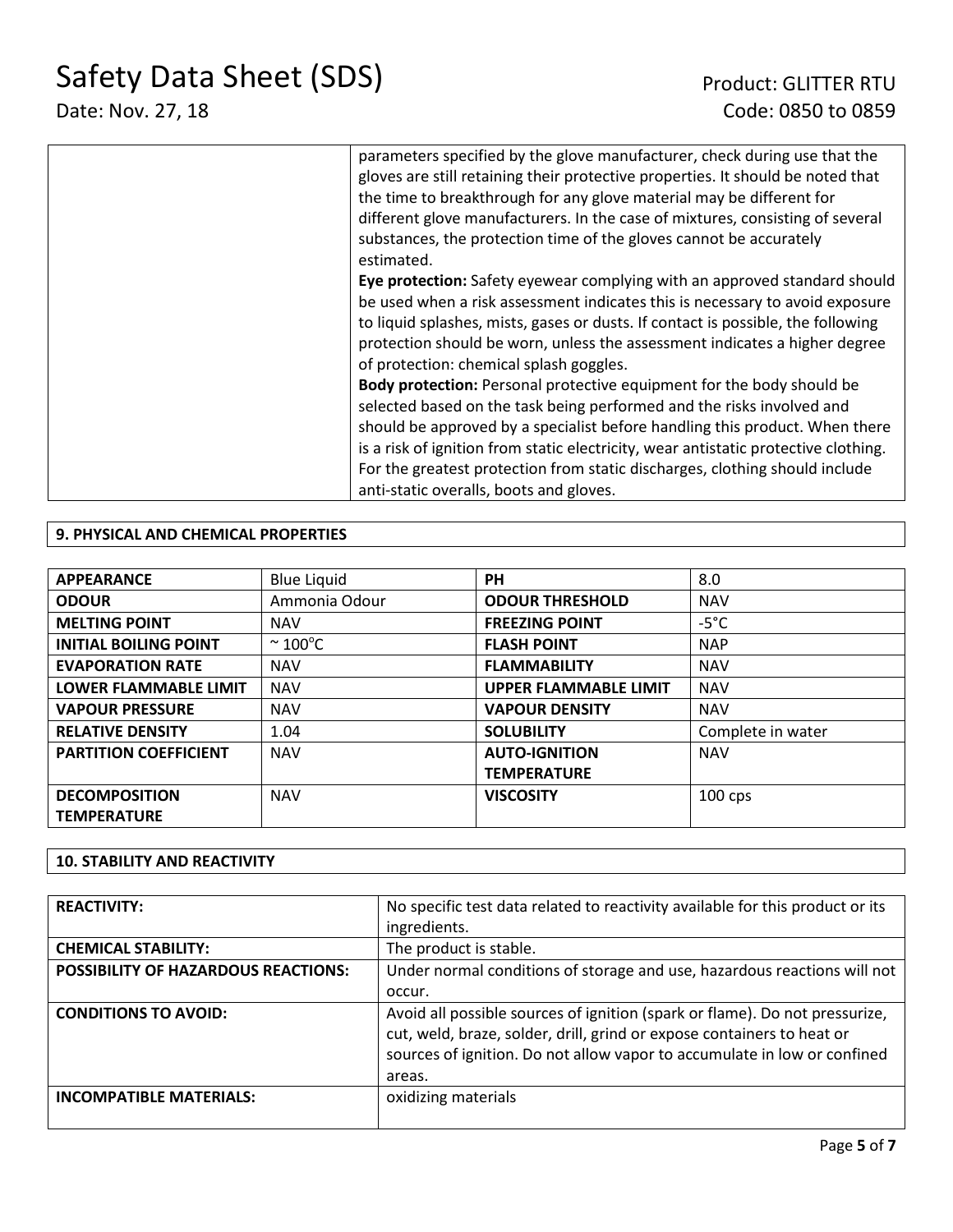| <b>HAZARDOUS DECOMPOSITION PRODUCTS:</b>                                                                 |                                                                                             | Under normal conditions of storage and use, hazardous decomposition<br>products should not be produced. |  |  |
|----------------------------------------------------------------------------------------------------------|---------------------------------------------------------------------------------------------|---------------------------------------------------------------------------------------------------------|--|--|
|                                                                                                          |                                                                                             |                                                                                                         |  |  |
| <b>11. TOXICOLOGICAL INFORMATION</b>                                                                     |                                                                                             |                                                                                                         |  |  |
|                                                                                                          |                                                                                             |                                                                                                         |  |  |
| ROUTES OF ENTRY: Oral, Dermal, Inhalation.                                                               |                                                                                             |                                                                                                         |  |  |
|                                                                                                          |                                                                                             |                                                                                                         |  |  |
|                                                                                                          |                                                                                             |                                                                                                         |  |  |
| Isopropyl Alcohol                                                                                        | LD50 (Oral)                                                                                 | 5,000 mg/kg (rat)                                                                                       |  |  |
|                                                                                                          | LD50 (Dermal)                                                                               | 12,800 mg/kg (rabbit)                                                                                   |  |  |
|                                                                                                          | LC50 (Inhalation, 1 hr)                                                                     | 45,248 ppm                                                                                              |  |  |
|                                                                                                          |                                                                                             |                                                                                                         |  |  |
|                                                                                                          |                                                                                             |                                                                                                         |  |  |
| SYMPTOMS RELATED TO THE PHYSICAL, CHEMICAL AND TOXICOLOGICAL CHARACTERISTICS:                            |                                                                                             |                                                                                                         |  |  |
| IF ON THE SKIN:                                                                                          | IRRITANT: Adverse symptoms may include the following: pain or irritation redness blistering |                                                                                                         |  |  |
| may occur                                                                                                |                                                                                             |                                                                                                         |  |  |
| IF ON THE EYE:                                                                                           | IRRITANT: Adverse symptoms may include the following: pain watering redness                 |                                                                                                         |  |  |
| <b>AFTER INGESTION:</b>                                                                                  | IRRITANT: Adverse symptoms may include the following: stomach pains                         |                                                                                                         |  |  |
| <b>SENSITIZATION:</b>                                                                                    | No sensitizing effects known                                                                |                                                                                                         |  |  |
| DELAYED AND IMMEDIATE EFFECTS, AND CHRONIC EFFECTS FROM SHORT-TERM AND LONG-TERM EXPOSURE:               |                                                                                             |                                                                                                         |  |  |
| Prolonged or frequent contact can cause eczema and inflammation of the skins as a results of degreasing. |                                                                                             |                                                                                                         |  |  |
| ADDITIONAL TOXICOLOGICAL INFORMATION: The product shows the following dangers according to internally    |                                                                                             |                                                                                                         |  |  |
|                                                                                                          | approved calculation methods for preparations: Irritant                                     |                                                                                                         |  |  |

**CARCINOGENIC CATEGORIES:** None of the ingredients are listed

General : No known significant effects or critical hazards.

Carcinogenicity : No known significant effects or critical hazards.

Mutagenicity : No known significant effects or critical hazards.

Teratogenicity : No known significant effects or critical hazards.

Developmental effects : No known significant effects or critical hazards.

Fertility effects : No known significant effects or critical hazards.

# **12. ECOLOGICAL INFORMATION**

Chemical name / Nom du produit chimique Means of exposure / Moyens d'expositions Value / Valeur Isopropyl alcohol and Acute LC50 1400000 to 1950000 µg/l Marine water Crustaceans - Crangon crangon 48 hours Acute LC50 4200 mg/l Fresh water Fish - Rasbora heteromorpha 96 hours

| <b>ECOTOXICITY</b>                   | No further information available |
|--------------------------------------|----------------------------------|
| <b>PERSISTENCE AND DEGRADABILITY</b> | Not available.                   |
| <b>BIOACCUMULATIVE POTENTIAL</b>     | Not available.                   |